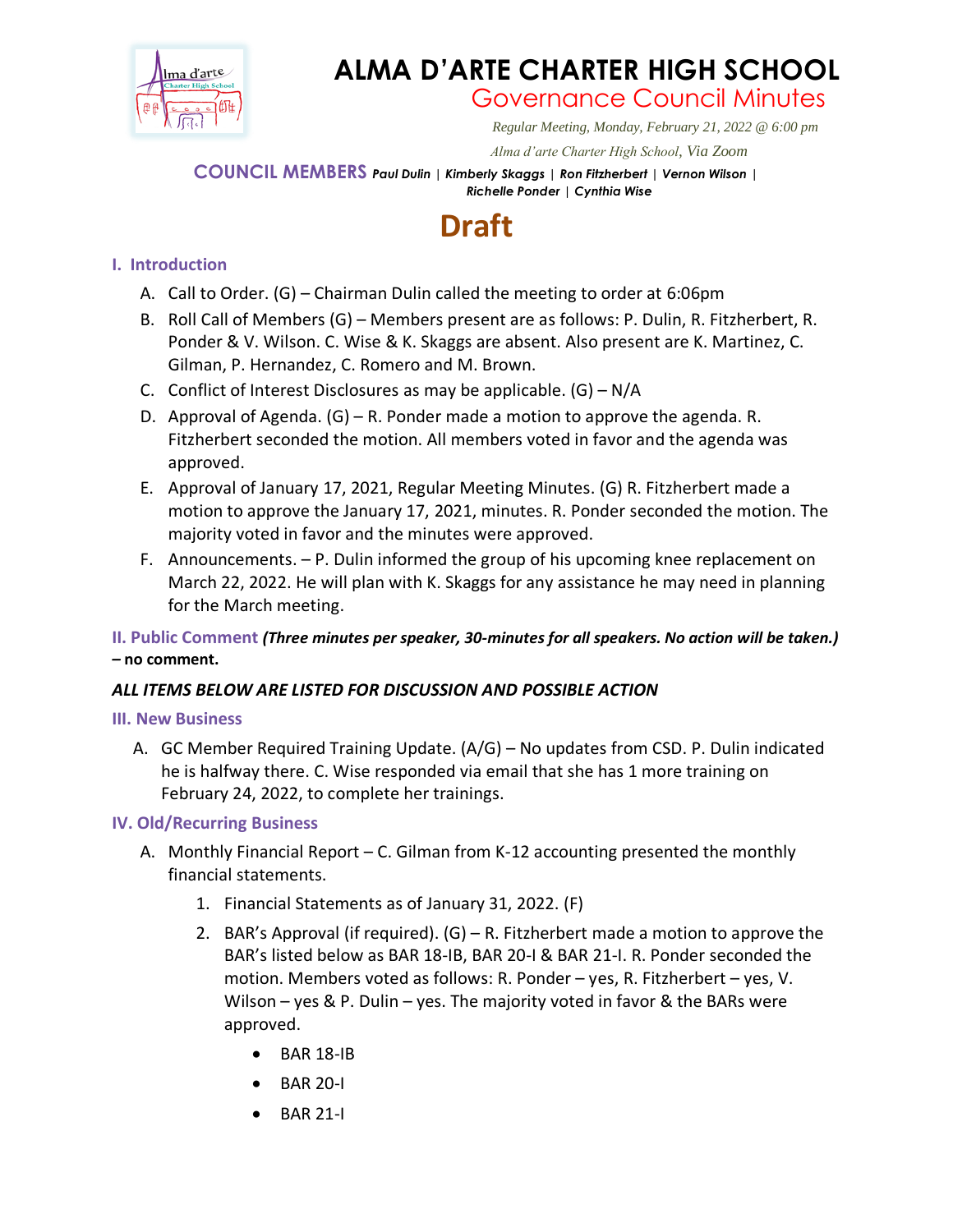- 3. Payroll and Accounts Payable Acceptance and Approval. (G) made a motion to approve the payroll and accounts payable from January 31, 2022. Seconded the motion. Members voted as follows: R. Ponder – yes, R. Fitzherbert – yes, V. Wilson – yes & P. Dulin – yes. The majority voted in favor & the payroll and accounts payable for January 2022 were approved.
- 4. According to Chris Gilman, the Business Manager, Alma d'arte borrowed \$100,000 from PED to cover needs concerning cash flow, which was allowed to dwindle. PED will deduct payments from the SEG until the end of the academic year. K. Martinez indicated that the administration would monitor the situation and may have issues toward the end of the academic year, especially regarding payments to personnel. She indicated that she would keep the GC properly advised.
- B. Monthly Administrative Report
	- 1. Monthly Principal's Update Report, including the Charter Renewal. (A)
		- a. Happenings at the school and noteworthy items. –

Successful open house on February 9, 2022. 11 families came to visit our school.

Two more open house events on Mar 2<sup>nd</sup> and 16<sup>th.</sup>

Choir will be competing in a spring competition, March 3rd at Onate.

Meow Wolf partnership is continuing to progress forward. Had another presentation and more interest from others within the company wanting to work with our kids.

Testing season is upon us. Just finished short cycle assessments. Will start ACCESS tests next week.

Changes in Staff – B. Johnston resigned due to a family need. New PE instructor A. Tellez stepped up to fill in for that vacancy as well as a SPED EA. E. Kirker joined us as our new Film/Media instructor and will also double as a SPED EA. Another resignation is G. Lucero from our SPED Department. K. Meyers has also joined our Social Studies department.

Good News on a partnership between Alma & NM Workforce. Current front office employees J. Magdaleno & G. Vaquera were enrolled in an OJT program in which 75% of their wages will be covered/reimbursed by NM Workforce.

b. Current enrollment by grade and next year new enrollments.  $-18$  (9<sup>th</sup>) grade) 41 (sophomores) 27 (juniors) 38 (seniors) = 124 total students. After recruiting efforts and our first open house there are 6 preregistrations for Fall 2022 so far.